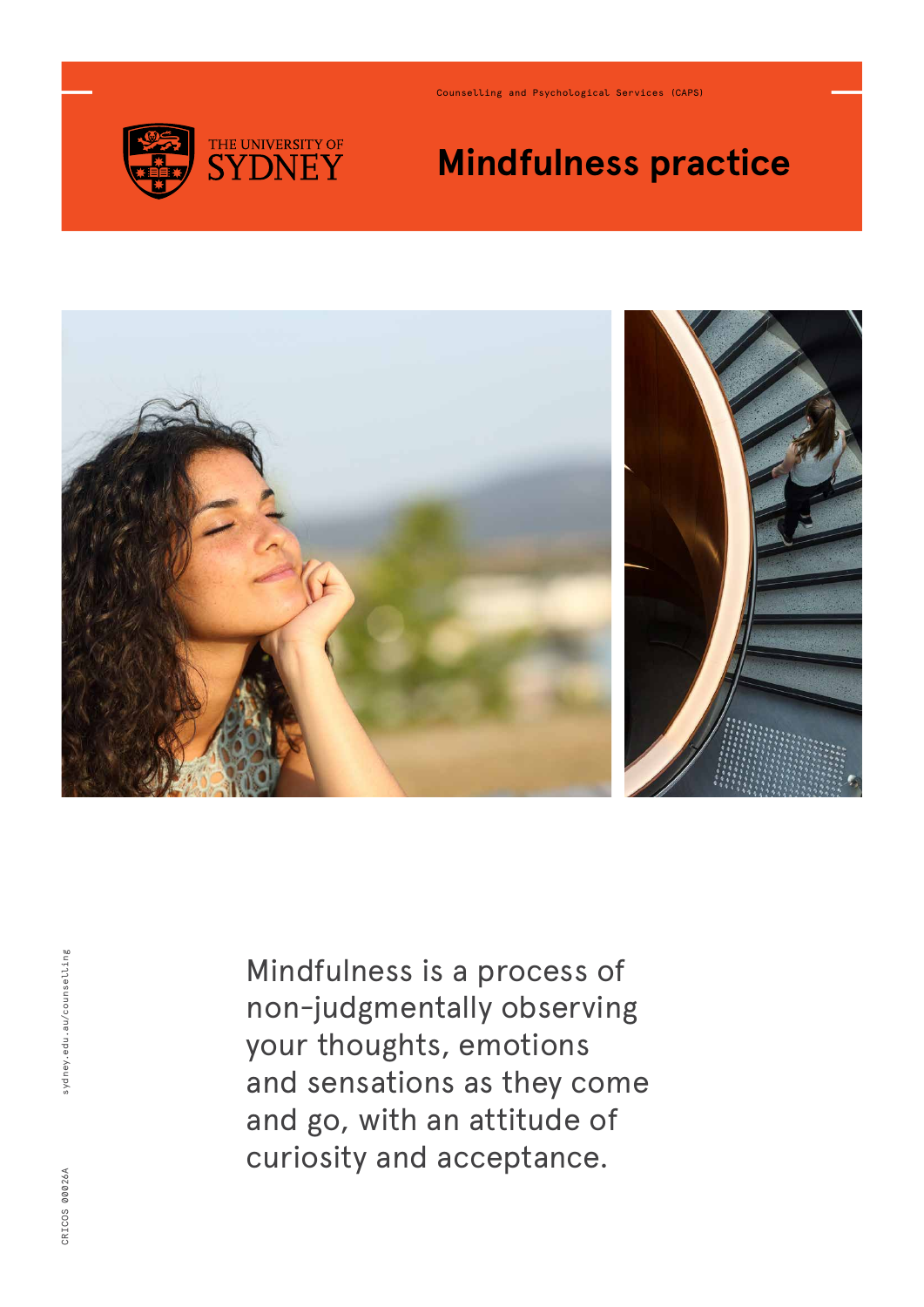#### **What is mindfulness**

Mindfulness means remembering to pay attention. Why remembering to pay attention rather than just paying attention? Because, after we decide to place our attention on something, our mind will inevitably wander off to something else. Mindfulness is about paying attention, on purpose, which means that when we are practicing mindfulness we intentionally place our attention on something, and as soon as we notice that our attention has wandered, we redirect it back to the thing we set out to pay attention to. We pay attention with an attitude of curiosity, non-judgement and kindness. This means that we are patient with ourselves when we notice that our mind has wandered yet again.

#### **Being in the moment**

We spend much of our lives in 'doing mode', also known as autopilot. We go about our daily tasks in a habit driven way without full awareness of what is going on in the present ('being mode'). For example, driving is such an automatic task that we might arrive at our destination and notice that because we have been so absorbed in our own thoughts, we do not remember the route we took to get there.

Often, we are in doing mode, doing several things at once, for example snacking while we are reading, or flicking through our social media account while we are talking with a friend. While there are benefits to operating in doing mode, for example when we are super busy, habitually operating on autopilot causes us to miss out on possibilities in the present.

#### **What is it good for?**

Mindfulness develops our ability to observe our own experience as it is, in this moment, without trying to change anything. It is not grasping at pleasant thoughts and emotions, or trying to push away difficult thoughts and emotions. By strengthening our capacity to observe things as they are, we increase our ability to participate fully in our lives no matter whether what we are experiencing is pleasant or unpleasant.

Mindfulness practice helps to train us to tolerate difficult emotions such as anger, fear, or embarrassment. When we aren't afraid to face difficult emotions, we won't feel so overwhelmed by the inevitable challenges that life presents us with. This will help us to commit more fully to engaging with life rather than avoiding situations where uncomfortable emotions may arise.

Mindfulness practice also helps us to learn to observe our thoughts rather than being pushed around by them. For example, when writing an essay, our minds may tell us "you're not smart enough to write a good essay, who do you think you're kidding". A thought like this may make us feel so uncomfortable that we give up on writing the essay; or we can notice that this is a thought and recognize that thoughts are events in our minds and not necessarily facts, and then we can get back on with the difficult task of writing. In short, by learning how to observe our inner experiences (thoughts and emotions), we can learn how to make wise choices about our actions, rather than acting automatically and on impulse.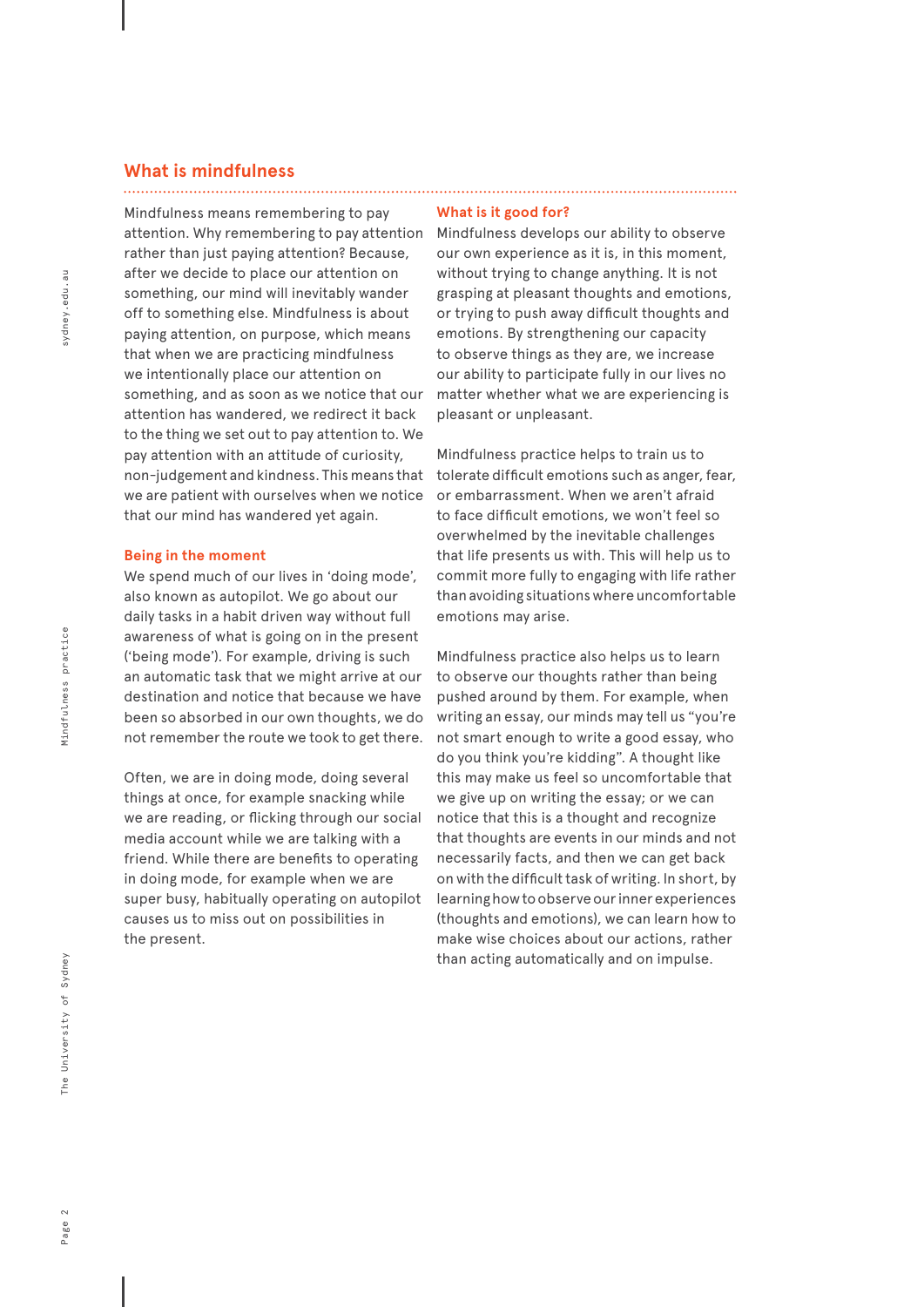# Aindfulness practice

#### **What are the benefits?**

Mindfulness can have a range of benefits including:

- − Improved sleep
- − Decreased stress and anxiety
- − Improved mood
- − Increased attention

#### **Being mindful takes practice**

Deciding to be fully present in each moment as it unfolds in a non-judgemental way sounds fairly simple. Once we make up our minds, surely anyone can pay attention! In a sense, it is a simple idea and almost anyone can pay attention, but that doesn't mean that it's easy. Most people find that almost as soon as they place their attention on something, the movement of their breathing for example, their attention will wander off to something else. This is not actually a problem. The task of mindfulness is to remember to pay attention. As soon as we realise that we are not paying attention to the thing that we intend to notice, we can remember to pay attention and then redirect our attention back again. Each time we do this we are practicing Mindfulness. Mindfulness does take practice.

#### **So how do I do it?**

Mindfulness meditation is a way of setting aside some time to practice remembering to pay attention. To practice mindfulness meditation, we need to choose an object to place our attention on. Our breath is often a good choice as a meditation object because it is always with us wherever we are. THIS WAY UP offer a free Introduction to Mindfulness online course which is self paced, but is designed to be completed within 2 months. More information is available here:

− thiswayup.org.au/how-we-can-help/ courses/intro-to-mindfulness/

#### **Learn from an expert**

If you would like to learn more from an expert, call the Counselling and Psychological Services (CAPS) on 02 8627 8433 and book an appointment to meet with a CAPS Psychologist. We'll be happy to have a chat with you about how things are going and what you might like to work on or change.

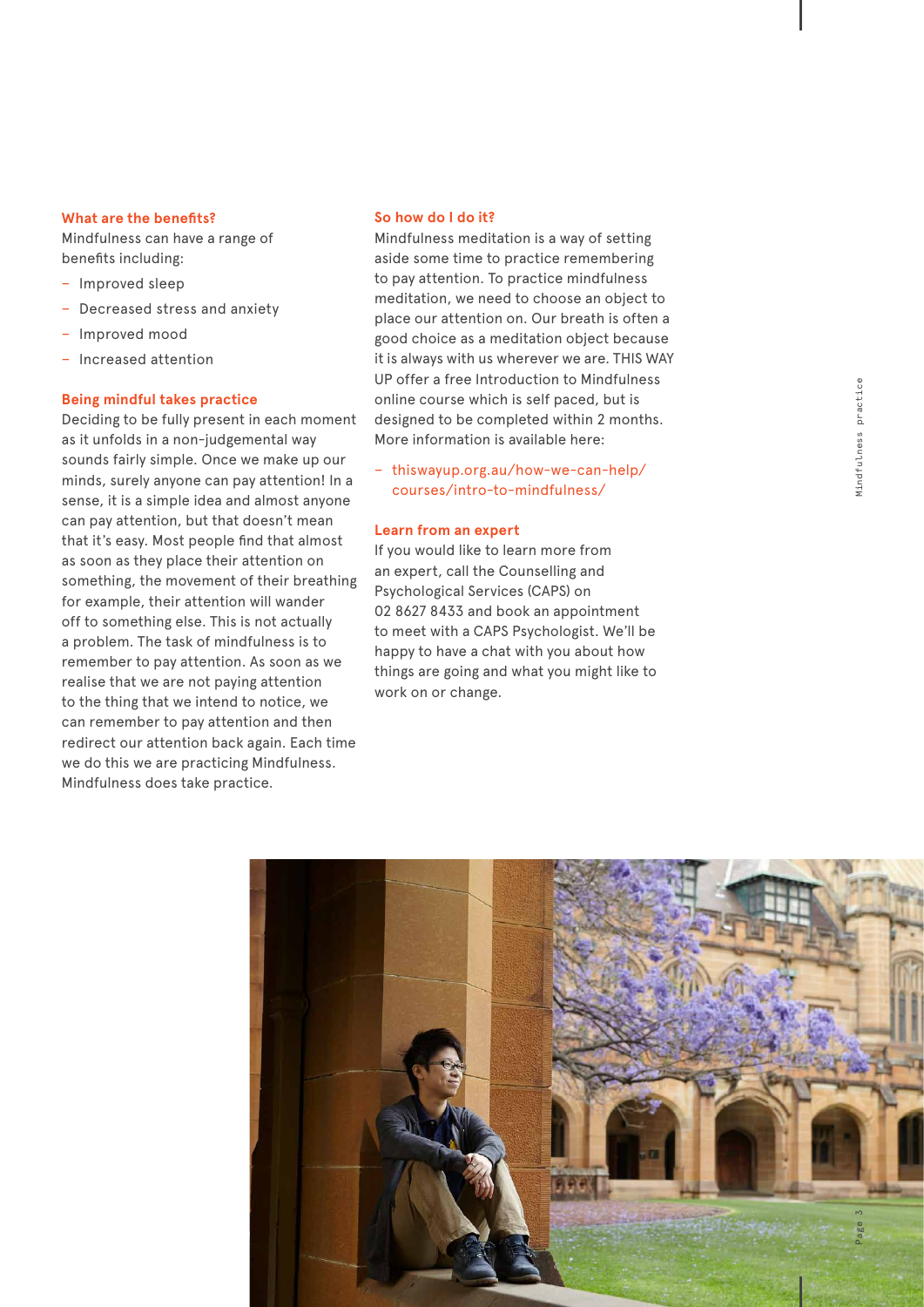#### **Mindfulness activities to try yourself**

Mindfulness skills can help us to refocus our attention, especially when we are overwhelmed with strong emotions. This skill can help us to stay calm and rational in times of distress, allowing us to choose a response instead of reacting automatically or impulsively.

Below are some short mindfulness activities that you might like to try. In Part two of this guide, we have provided an example of 4 activities which can help to build mindfulness in a variety of different ways.

#### **Activity one: balloon**

- **1.** Start by sitting upright in your chair, putting your hands comfortably on your lap. If you want to, close your eyes. Your task is to simply observe any thoughts, feelings, sensations or urges that you may experience in your body. Imagine that you are standing in the middle of a large open field holding a bunch of balloons. Take a few moments to observe what is going on around you and what is happening within you. Remember observing is just looking around, it is not attempting to label, describe or respond in any way.
	- − Stay quiet for 20 seconds
- **2.** Now start to describe what you see around you. Describe something, then place that description on one of the balloons and allow that balloon to float away. Describe another thing you see, and put that description on another balloon, and let it float away. Keep doing this for a moment while you remain standing in the field.
	- − Stay quiet for 20 seconds
- **3.** Now, slowly bring you attention to yourself, and start describing things that are happening within you - thoughts, feelings, urges and physical sensations. Each time you notice one of these, describe it with one of these four labels (a thought, a feeling, an urge, a physical sensation), put the description on a balloon and let the balloon float away from you up into the sky.
	- − Stay quiet for 20 seconds
- **4.** If you notice your mind wandering off, gently notice where your mind went, what you were thinking about, describe this distraction, put it on a balloon and let the balloon float away.
	- − Stay quiet for 2 minutes
- **5.** Now slowly bring your focus back into the room. Feel yourself sitting on the chair, listen to any sounds in the room… and in your own time begin to open your eyes.

Practice this activity often. Allowing your distracting thoughts, feelings, urges and physical sensations to float away, helps you calm the mind. Our mind can be so full of past regrets and future worries that we never enjoy the current moment. Allow those worries and regrets to float away on a balloon. A calm mind allows you to focus on what is important for you right now, today.

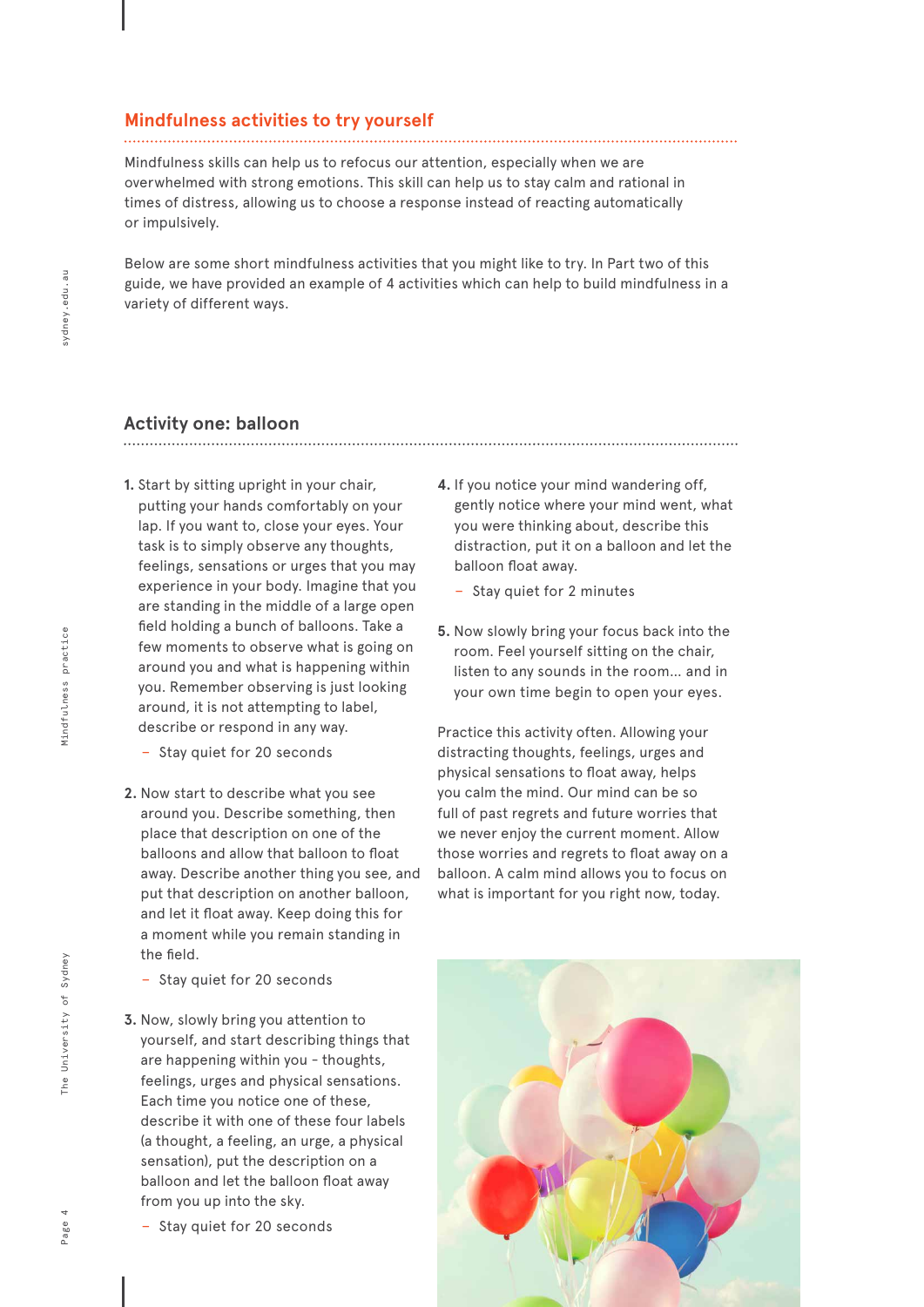

#### **Activity two: leaves on a stream**

- **1.** Start by sitting upright in your chair, putting your hands comfortably on your lap. If you want to, close your eyes. Remember that your task is to simply observe any thoughts, feelings, sensations or urges that you may experience in your body. I want you to imagine that you are standing on a bridge above a stream. Floating on the stream are leaves from the surrounding trees. This may be a stream that you have actually been to before, or one that you have near your house, or it may be one that you just imagine. Take a few moments to observe what is going on around you and what is happening within you. Remember observing is just looking around, it is not attempting to label, describe or respond in any way.
	- − Stay quiet for 20 seconds
- **2.** Now I want you to label what you observe without letting judgments get in your way. For each observation that you make, I want you to label it as a thought, feeling, urge or physical sensation, put it on one of the leaves and let it float off down the stream. So, you may have a thought about something, label it as a thought, put it on a leaf and watch it float away downstream.
	- − Stay quiet for 20 seconds
- **3.** Other things you might observe are body sensations, feelings you are experiencing, or distractions going on around you in the room. Label each one, put it on a leaf and let it drift down the stream. − Stay quiet for 20 seconds
- **4.** The important thing to remember is not to go down the stream with the leaf, but rather to stand back and let the leaf drift off.
	- − Stay quiet for 20 seconds
- **5.** If you notice your mind wandering off, gently notice where your mind was, what you were thinking about, describe this distraction, put it on a leaf and watch it float away downstream.
	- − Stay quiet for 2 minutes
- **6.** Now slowly bring your focus back to the room. Feel yourself sitting on the chair, listen to any sounds in the room… and slowly in your own time begin to open your eyes.

Practice this activity often. Allowing your distracting thoughts, feelings, urges and physical sensations to float away, helps you calm the mind. Allow those worries and regrets to float away on a leaf on a stream. A calm mind allows you to focus on what is important for you right now, today.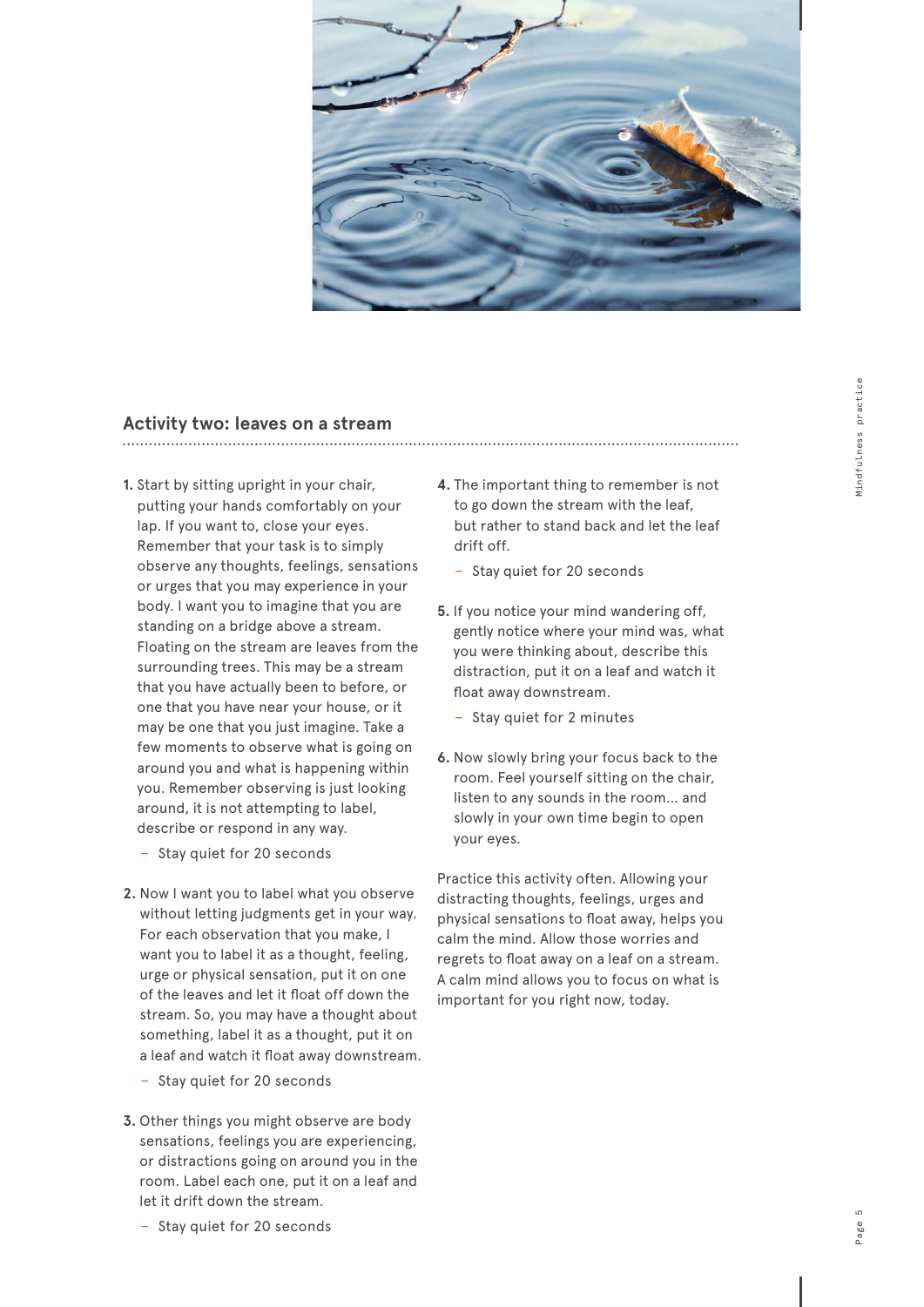#### **Activity three: rhythms and sounds (group activities)**

#### **Keeping the rhythm**

Begin with a rhythm (for example two claps). The next person then repeats the rhythm (two claps) and adds an additional rhythm (for example a foot stomp). The next person repeats this rhythm (two claps and a foot stomp) and adds an additional rhythm (for instance taps chair). The rhythm is passed on from person to person, adding rhythms as you go. The activity starts from the beginning if someone forgets a rhythm.

#### **Throwing and catching sounds**

Start the activity by throwing a sound to another person (for instance, throw the sound by using hand movements as if throwing a ball while saying the sound 'buzz'). The person catches this sound (using hand movements as if catching a ball while saying 'buzz'). Now, this person throws a new sound to the next person (for instance, throws the sound 'boing'). This person will catch this sound and throw a new sound to the next person. Speed up the pace as you become more practiced.

#### **Take some time to reflect on your experience.**

Some people first notice some anxiety. Often this goes away quickly as they focus on the activity. Other people do not notice any thoughts, feelings or urges because the activity distracts them. The more you do this activity, the less anxious, more capable and more focused you become. The more you practice mindfulness, the more skilled you become! The skill of mindfulness can help you in other areas of your life. When you are ready, try the activity again. Did you notice any difference in your experience?

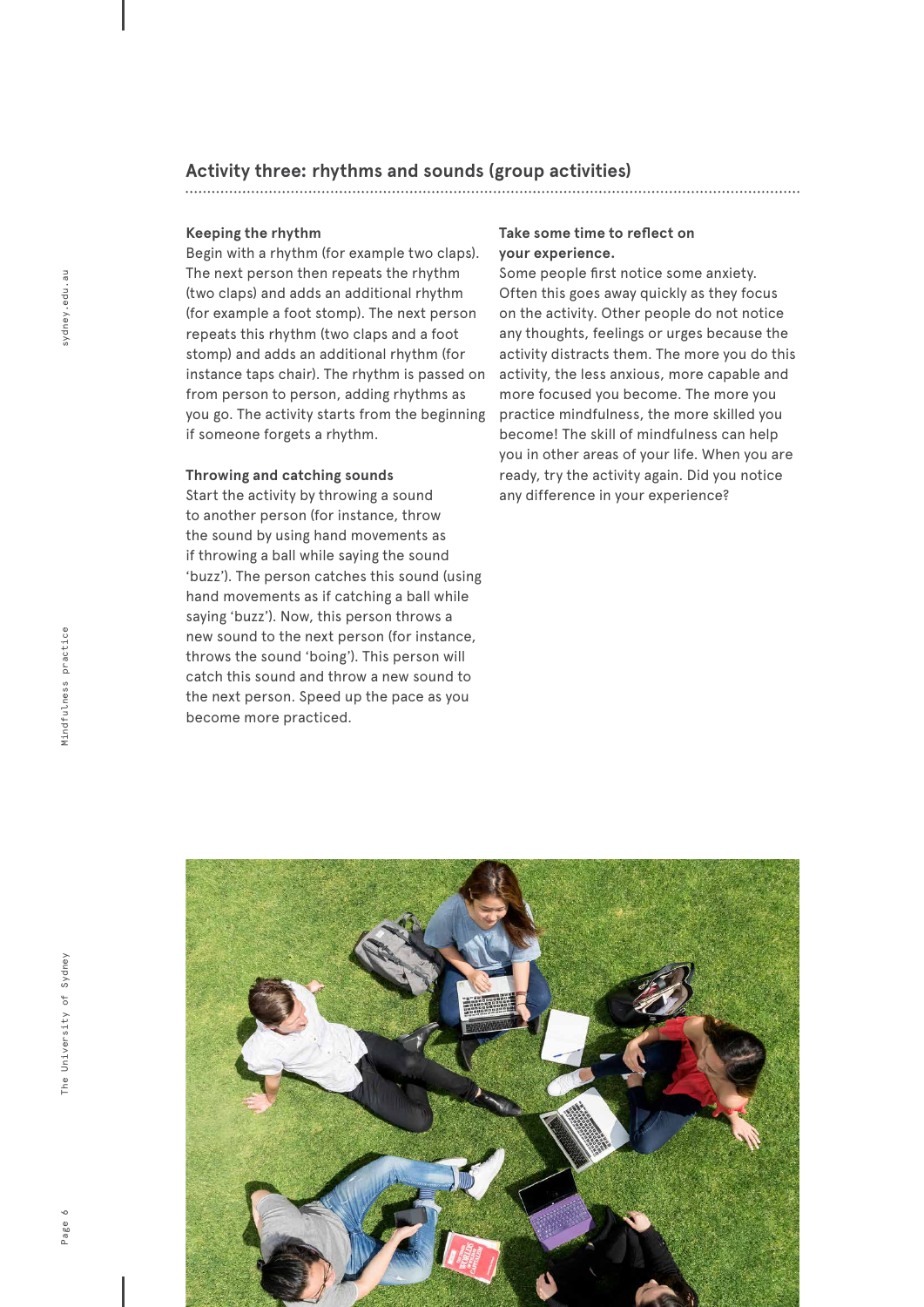

### **Activity four: sushi train**

The analogy below can be a useful activity to try to understand unhelpful, negative thinking patterns or ruminations that you may be experiencing.

Have you ever been to a sushi train or know what it is? So, the food goes around and round and you pick which food you want. Is there anything that you wouldn't eat on a sushi train – perhaps raw eel?

Some thoughts are also a bit like this. Just because they are in our head, doesn't make them true and doesn't mean that we have to buy into them, just like you wouldn't buy the raw eel. You can simply observe the thoughts and allow them to continue on the sushi train.

What would happen at the end of the day if nobody bought the raw eel sushi? They may not make as much the next day. And what if nobody bought it the next day? They may make less again, because they know that people *used* to buy the raw eel, so they wouldn't take it straight off the menu.

What if nobody bought the raw eel by the end of the week? They'd probably take it off the menu. What would be the point of serving something up each day if nobody buys it? Well unhelpful thoughts are a bit like that too. The less you buy into them, the less of them that float around in your head, and then eventually, if you gradually stop believing in them, stop buying them, they fade.

But every once in a while, the owner of the sushi train may decide to try out the raw eel again. Perhaps he wonders whether it was seasonal, as he remembers that people used to buy it. So, just like that every once in a while, these unhelpful thoughts might pop up again. This doesn't mean that you're back to square one, it's just your brain checking in to see if you will buy into the thoughts.

#### **What to do**

Set aside some time to observe your thoughts. When a thought comes up you don't want to buy – put it on the sushi train and watch it go by. You might try this activity regularly. Our mind can be so full of past regrets and future worries that we never enjoy the current moment. Allow those worries and regrets to pass by on the sushi train. A calm mind allows you to focus on what is important for you right now, today.

\* Mindfulness activities sourced from the Project Air Synergy Strategy factsheets